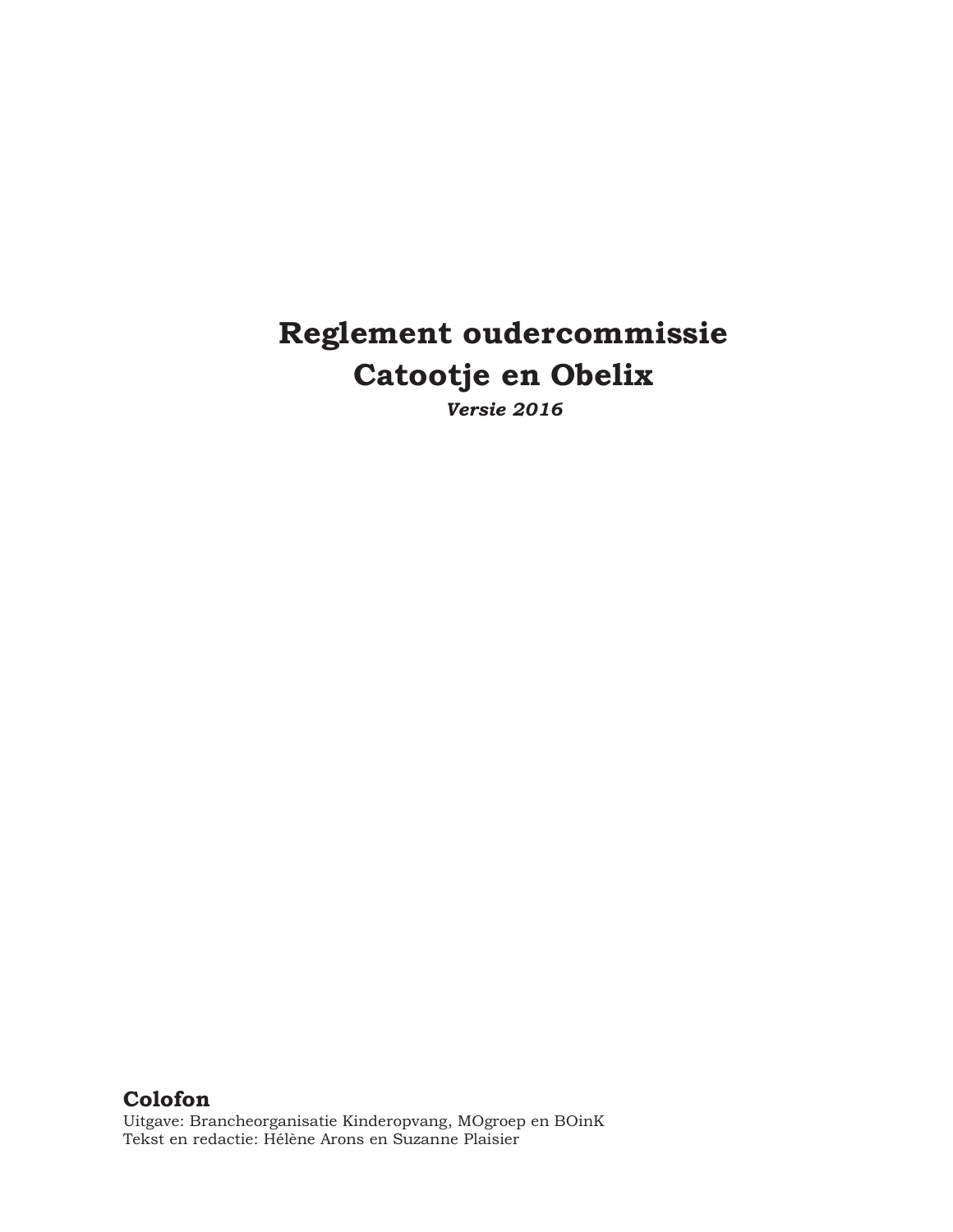# **Inleiding**

Zowel ouders als ondernemers in de kinderopvang vinden het belangrijk dat ouders kunnen adviseren bij belangrijke onderwerpen betreffende de opvang van hun kind(eren). De Wet kinderopvang stelt een oudercommissie verplicht op ieder kindercentrum en geeft die oudercommissie adviesrecht op diverse onderwerpen. De houder is wettelijk verplicht om een oudercommissie in te stellen voor elk geëxploiteerd kindercentrum of gastouderbureau. Binnen 6 maanden na aanmelding bij de gemeente moet de houder een reglement voor de oudercommissie vaststellen. De Wet kinderopvang stelt o.a. eisen aan de samenstelling van de oudercommissie en aan het reglement van de oudercommissie.

De oudercommissie heeft als belangrijkste taak het adviseren van de houder van het kindercentrum over de aangelegenheden genoemd in de Wet kinderopvang. Een oudercommissie heeft informatierecht en adviesrecht op een aantal thema's ten aanzien van het beleid van het kindercentrum zoals op de uitvoering van artikel 1.50/1.56 (het bieden van verantwoorde kinderopvang; voeding, opvoeding, veiligheid en gezondheid; openingstijden; spel- en ontwikkelingsactiviteiten; klachten en klachtenregeling en de prijs van de kinderopvang).

De oudercommissie is bevoegd de houder ook ongevraagd te adviseren over de onderwerpen. Bij advies van ouders gaat het er uiteindelijk om een voor alle partijen aanbieder en afnemer – werkbare situatie te creëren die recht doet aan de belangen van ouders én aan de eigen verantwoordelijkheid van de aanbieders voor een goede bedrijfsvoering.

Dit regelement bestaat uit twee verschillende onderdelen, het "reglement oudercommissie" en het "huishoudelijk reglement oudercommissie".

Het "reglement oudercommissie" bevat voornamelijk de wettelijke eisen vanuit de Wet kinderopvang, zoals de procedures voor de manier waarop de oudercommissie wordt samengesteld. Van de wettelijke eisen mag niet neerwaarts afgeweken worden. De oudercommissie bepaalt haar eigen werkwijze. Doordat het reglement van de oudercommissie door de houder wordt vastgesteld kunnen daar geen bepalingen over de werkwijze van de oudercommissie in opgenomen worden. Het wijzigen van het reglement van de oudercommissie behoeft instemming van de oudercommissie. In dit "reglement oudercommissie" wordt verwezen naar het "huishoudelijk reglement oudercommissie" voor de specifieke werkwijze van de oudercommissie.

Het "model huishoudelijk reglement oudercommissie" bestaat uit twee delen. Het eerste deel, deel A, betreft de werkwijze van de oudercommissie. De oudercommissie stelt deel A van het huishoudelijk reglement vast.

Het tweede deel, deel B, betreft afspraken tussen oudercommissie en kinderopvangorganisatie. De oudercommissie stelt deel B in samenspraak met de houder vast (beide partijen ondertekenen deel B).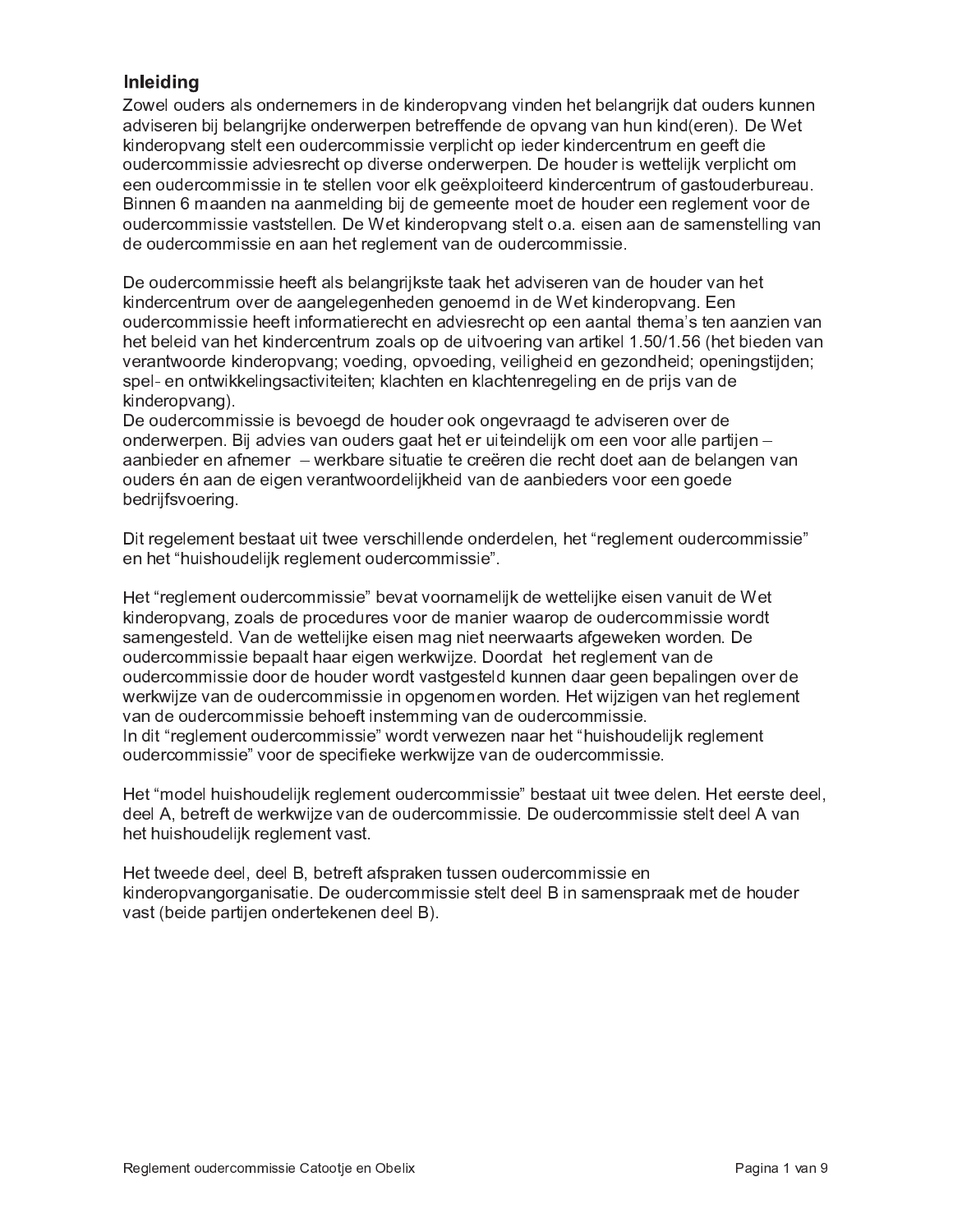# 1. Samenstellen oudercommissie

Voor het samenstellen van een oudercommissie is het een aanbeveling een goede afspiegeling van de ouders van de locatie in de oudercommissie te hebben.1

Overal waar u in het reglement of huishoudelijk reglement 'kindercentrum' leest, wordt kinderdagverblijf Catootje en BSO Obelix bedoeld.

# 2. Begripsomschrijving

| Kindercentrum:           | Een voorziening waar kinderopvang plaatsvindt, te weten<br>kinderdagverblijf Catootje en BSO Obelix.                                                                                                             |
|--------------------------|------------------------------------------------------------------------------------------------------------------------------------------------------------------------------------------------------------------|
| Houder:                  | Degene die het kindercentrum exploiteert.                                                                                                                                                                        |
| Beroepskracht:           | De persoon van 18 jaar of ouder die werkzaam is bij een<br>kindercentrum, bezoldigd is en belast is met de verzorging, de<br>opvoeding en het bijdragen aan de ontwikkeling van kinderen.                        |
| Ouder:                   | De bloed- of aanverwant in opgaande lijn of de pleegouder van<br>een kind op wie de kinderopvang betrekking heeft.                                                                                               |
| Oudercommissie:          | De commissie, bedoeld als in artikel 1.58 van de Wet<br>kinderopvang, functionerend in het verband van een<br>kindercentrum van de kinderopvangorganisatie op een wijze<br>zoals in dit reglement is beschreven. |
| Klachtloket Kinderopvang | Instituut voor informatie, bemiddeling, advies en<br>klachtenafhandeling door de geschillencommissie.                                                                                                            |
| Schriftelijk             | Onder schriftelijk wordt tevens elektronisch (waaronder per e-<br>mail) bedoeld, tenzij de wet zich daartegen verzet.                                                                                            |
| Leden:                   | Leden van de oudercommissie.                                                                                                                                                                                     |
| Adviescomité:            | Een comité dat als adviesorgaan van de oudercommissie<br>fungeert.                                                                                                                                               |

<sup>1</sup> Bij de afspiegeling kan gekeken worden naar de achtergrond, het beroep en de interesse - hobby van de ouders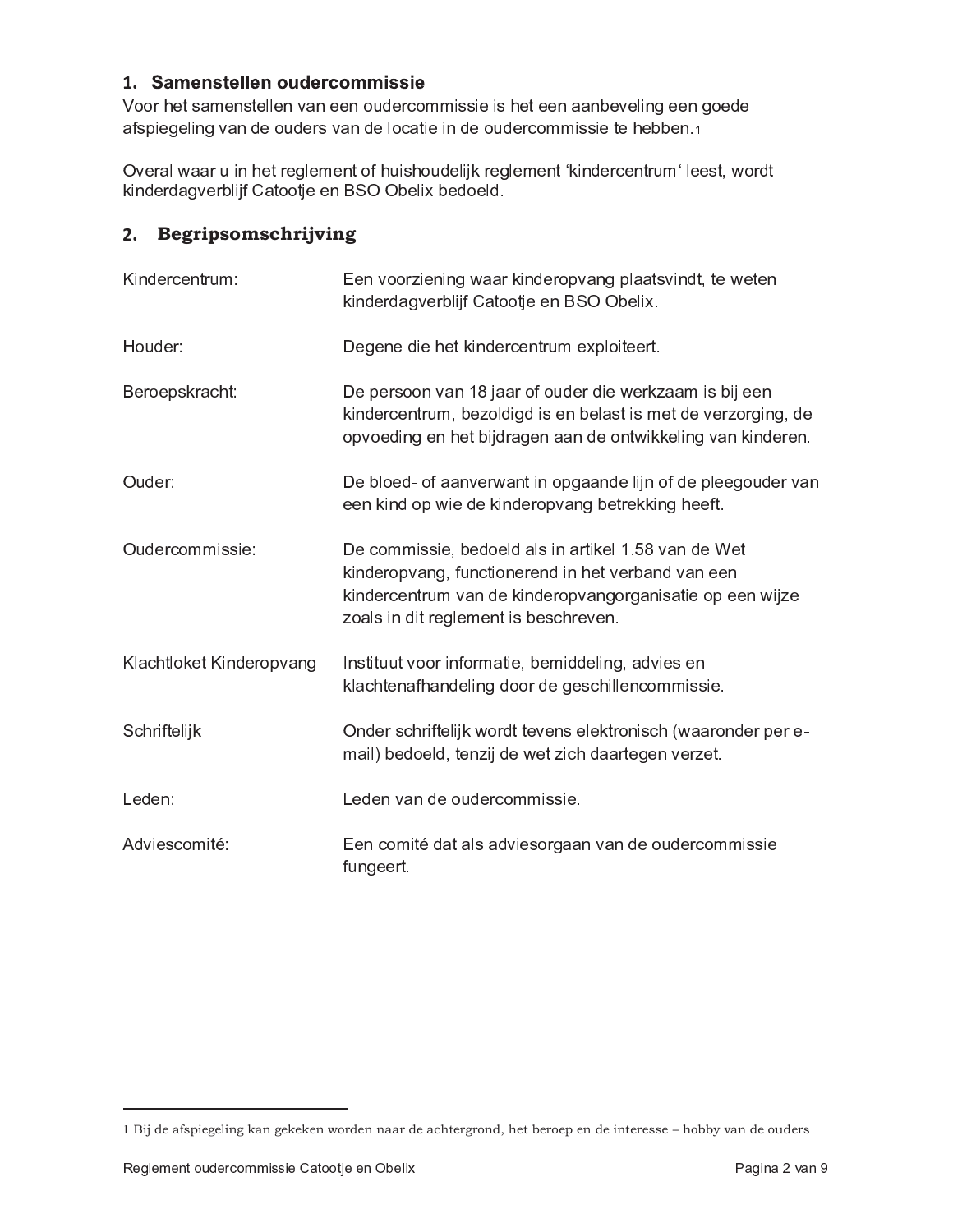## 1. Doelstelling

De oudercommissie stelt zich ten doel namens de ouders te participeren in het beleid van het kindercentrum door een goede invulling te geven aan de adviesrechten om op deze wijze de kwaliteit van de opvang te waarborgen of te verbeteren.

#### 2. Algemene procedures oudercommissie

- a) De houder stelt voor elk door hem geëxploiteerd kindercentrum een oudercommissie in die tot taak heeft hem te adviseren over de aangelegenheden, genoemd in de Wet kinderopvang artikel 1.60 en artikel 2.17 (zie paragraaf 5 van dit reglement) (Wk art. 1.58  $\mathsf{lid}$  1):
- b) Alleen voor startende oudercommissies: Voorafgaand aan de oprichting worden alle ouders door de houder actief uitgenodigd zich kandidaat te stellen voor de oudercommissie. Kandidaatstelling kan schriftelijk of mondeling geschieden:
- c) De leden van de oudercommissie worden gekozen uit en door degenen wier kinderen in het kindercentrum worden opgevangen (Wk art. 1.58 lid 4;
- d) De oudercommissie bepaalt zelf haar werkwijze (Wk art 1.58 lid 6);
- e) De oudercommissie beslist bij meerderheid van stemmen (Wk art. 1.59 lid 5);
- f) Indien in de oudercommissie een of meerdere vacatures zijn, blijft de oudercommissie bevoegd te besluiten, mits de oudercommissie gevormd wordt door meer dan één lid;
- g) Bij aftreding van alle leden van de oudercommissie draagt de houder zorg voor de verkiezing van een nieuwe oudercommissie. (Wk art. 1.58 lid 1).

#### 3. Samenstelling oudercommissie

- a) Personen werkzaam bij het kindercentrum kunnen geen lid zijn van de oudercommissie van dat kindercentrum ook niet indien zij ouder zijn van een kind dat het kindercentrum bezoekt (Wk art 1.58 lid 5);
- b) De oudercommissie bestaat uit minimaal 3 en maximaal 5 leden.

#### 4. Totstandkoming en beëindiging lidmaatschap oudercommissiez

- a) Indien er vacatures zijn in de oudercommissie dan roept de oudercommissie ouders op zich kandidaat te stellen, kandidaatstelling kan schriftelijk of mondeling geschieden;
- b) Indien het aantal kandidaten het aantal beschikbare zetels niet overtreft, worden alle kandidaten op de eerstvolgende vergadering van de oudercommissie benoemd;
- c) Indien zich meer kandidaten melden dan er zetels beschikbaar zijn, organiseert de oudercommissie een verkiezings;
- d) Benoeming geschiedt voor een periode van 3 jaar. Na het verstrijken is (beperkte) herbenoeming wel mogelijk, indien de betreffende persoon zich hiervoor kandidaat stelt;
- e) Het lidmaatschap van de oudercommissie eindigt bij periodiek aftreden, bij bedanken, bij gedwongen aftreden door de ouders/oudercommissie, bij overlijden en wanneer de ouder geen kind meer heeft dat gebruik maakt van kinderopvang op het kindercentrum;
- f) Wanneer een derde deel van de ouders aangeeft het vertrouwen in (een of meerdere leden van) de oudercommissie te zijn verloren, kunnen zij het aftreden van de oudercommissie verzoeken.

<sup>&</sup>lt;sup>2</sup> Dit artikel geeft invulling aan Wk 1.59 lid 2.

<sup>3</sup> Een verkiezing zou bijvoorbeeld op deze manieren kunnen plaatsvinden: tijdens een ouderavond waarbij alle ouders zijn uitgenodigd, worden de leden van de oudercommissie gekozen en vervolgens benoemd. Ouders worden vooraf geïnformeerd over de verkiezing en de kandidaatstelling. De verkiezing kan tevens schriftelijk via een stembus, waarbij aan alle ouders een stembiljet is uitgereikt.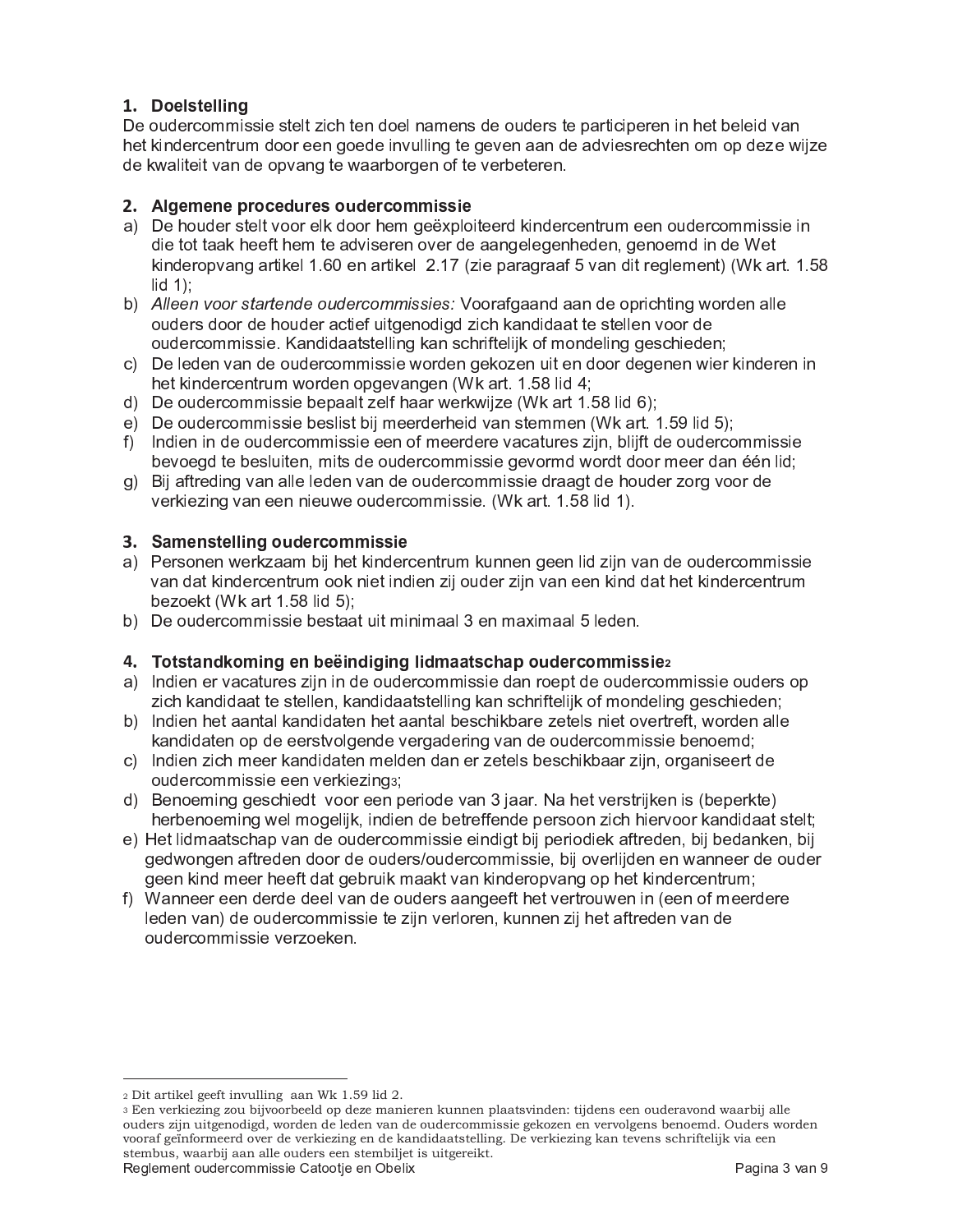### 5. Adviesrecht oudercommissie

De houder stelt de oudercommissie in ieder geval in de gelegenheid advies uit te brengen over elk voorgenomen besluit dat de organisatie treft zoals beschreven in artikel 1.60 van de Wet kinderopvang, waaronder:

- a) de wijze waarop uitvoering wordt gegeven aan artikel 1.50, eerste lid, in het bijzonder het pedagogisch beleid dat wordt gevoerd.4
- b) voedingsaangelegenheden van algemene aard en het algemene beleid op het gebied van opvoeding, veiligheid of gezondheid;
- c) openingstijden;
- d) het aanbieden van voorschoolse educatie;
- e) de vaststelling of wijziging van een regeling inzake de behandeling van klachten als bedoeld in artikel 1.57b, eerste lid;
- f) wijziging van de prijs van kinderopvang.

De oudercommissie is bevoegd de houder ook ongevraagd te adviseren over de onderwerpen in het eerste lid (Wk art. 1.60 lid 3).

#### 6. Adviestraject oudercommissie

- a) Van een advies (als bedoeld in de Wet kinderopvang artikel 1.60 lid 1) kan de houder slechts afwijken indien hij schriftelijk en gemotiveerd aangeeft dat het belang van de kinderopvang zich tegen het advies verzet (Wk art. 1.60 lid 2);
- b) De houder verstrekt tijdig en desgevraagd schriftelijk alle informatie die de oudercommissie voor de vervulling van haar taak redelijkerwijs nodig heeft (Wk art. 1.60  $lid 5$ :
- c) In het "huishoudelijk reglement oudercommissie" worden termijnen vastgesteld waarbinnen de houder en de oudercommissie geacht zijn te reageren.

#### 7. Geheimhouding oudercommissie

Afspraken over geheimhouding worden in het 'huishoudelijk reglement oudercommissie' vastgesteld.

#### 8. Informeren oudercommissie

- a) Na vaststelling door de toezichthouder van het inspectierapport, bedoeld in artikel 1.63, eerste lid, bespreekt de houder dit rapport met de oudercommissie.
- b) De houder brengt de mogelijkheid om geschillen aan de geschillencommissie voor te leggen op passende wijze onder de aandacht van de oudercommissie. (Wk art. 1.57.c)

#### 9. Facilitering oudercommissie

Afspraken over de facilitering van de oudercommissie worden in het 'huishoudelijk reglement oudercommissie' vastgesteld.

#### 10. Wijziging van het reglement

Wijziging van het reglement behoeft instemming van de oudercommissie (Wk art. 1.59 lid 5).

Wognum 25 mei 2016, Namens Catootje en Obelix, Saskia Kortman

Wognum 25 mei 2016, Namens de oudercommissie, Mike Swart (voorzitter)

<sup>4</sup> De houder van een kindercentrum voert ten minste twee keer per jaar een overleg met de oudercommissie over het pedagogisch beleid, bedoeld in artikel 1.50, eerste lid. Een overleg dat betrekking heeft op dit te voeren beleid in een kalenderjaar vindt uiterlijk in het daaraan voorafgaande kalenderjaar plaats en een overleg dat betrekking heeft op het ter zake gevoerde beleid in een kalenderjaar vindt uiterlijk in het daaropvolgende kalenderjaar plaats.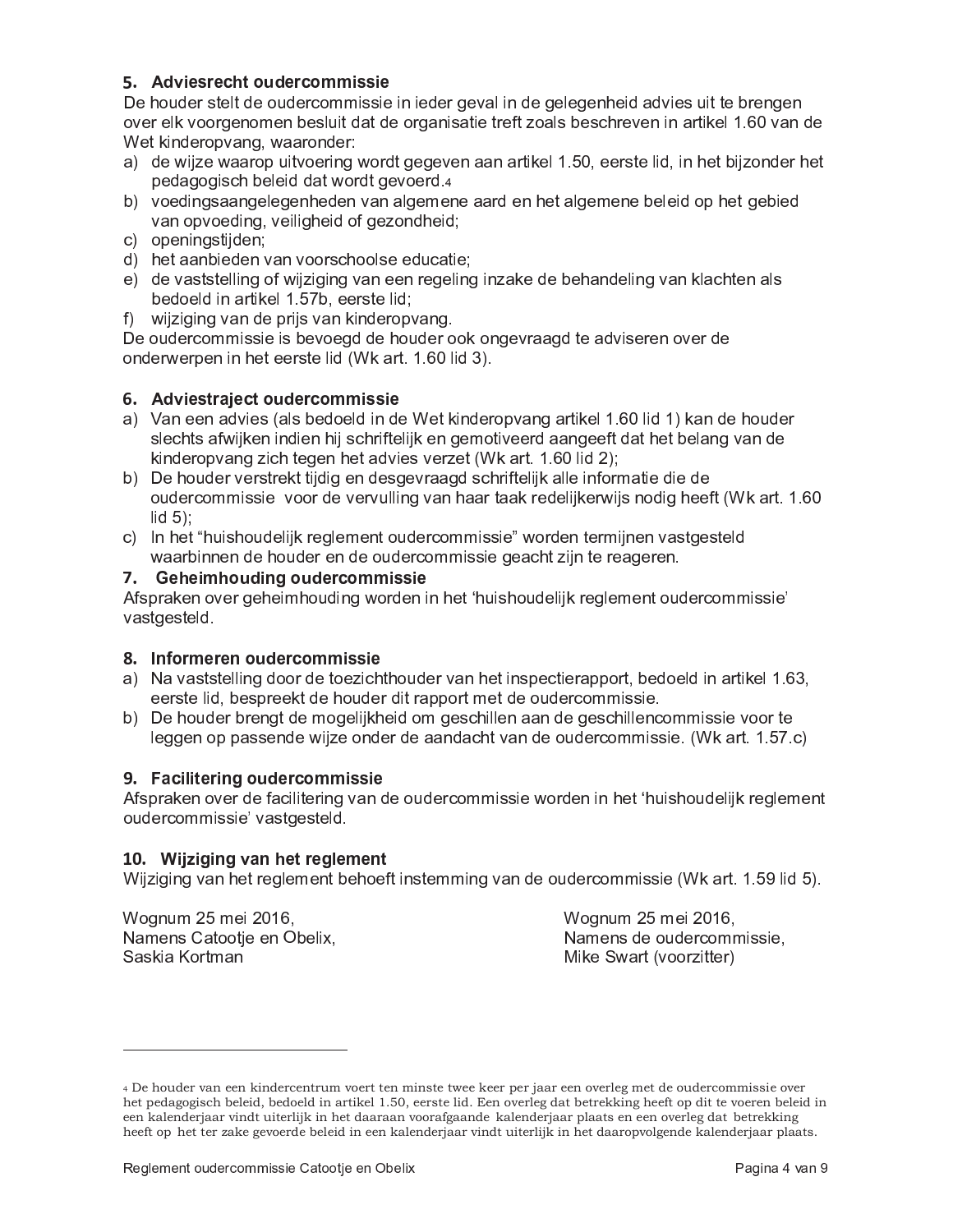# Huishoudelijk reglement oudercommissie

#### A. Werkwijze oudercommissie

#### 1. Samenstelling oudercommissie

- a) Maximaal één ouder per huishouden kan lid zijn van de oudercommissie;
- b) Bij de samenstelling wordt gestreefd naar een zo evenredig mogelijke vertegenwoordiging van ouders op het kindercentrum;
- c) De oudercommissie bestaat in ieder geval uit een voorzitter, secretaris en een penningmeester.

## 2. Taken en bevoegdheden van de oudercommissie

De oudercommissie

- a) vertegenwoordigt alle ouders van het kindercentrum;
- b) is in staat om in het belang van het gehele kindercentrum advies af te geven;
- c) fungeert als aanspreekpunt voor ouders;
- d) zorgt voor goede en heldere informatieverstrekking aan de ouders over de activiteiten van de oudercommissie;
- e) zorgt voor een verdeling van de taken onder de ledens.

## 3. Vergadering

- a) De vergadering wordt minimaal 4 maal per jaar bijeengeroepen door de voorzitter;
- b) Indien twee leden een vergadering noodzakelijk achten, kunnen zij de voorzitter opdracht geven om een extra vergadering bijeen te roepen;
- c) De secretaris maakt in overleg met de voorzitter voor iedere vergadering een agenda op;
- d) leder lid van de oudercommissie kan de secretaris verzoeken een onderwerp op de agenda te plaatsen;
- e) De secretaris brengt de agenda ter kennis van de leden van de oudercommissie, de houder en draagt er zorg voor dat de ouders van de agenda kennis kunnen nemen;
- f) Berichten van verhindering worden tijdig meegedeeld aan de secretaris;
- g) Van een vergadering wordt een schriftelijk verslag opgemaakt;
- h) ledere ouder heeft, mits van tevoren aangemeld bij de voorzitter van de oudercommissie, als toehoorder toegang tot de vergaderingen. Hij kan inspreken na toestemming van de voorzitter.

#### 4. Contacten met ouders

- a) De leden van de oudercommissie stellen nieuwe ouders op de hoogte van het bestaan van de oudercommissie;
- b) Een lijst met de namen van de leden, waarop vermeld de wijze waarop men met hen contact kan worden gezocht, wordt gecommuniceerd aan de ouders;
- c) Alle ouders worden door middel van een aankondiging minimaal 5 werkdagen vooraf op de hoogte gebracht van de vergadering van de oudercommissie;
- d) De door oudercommissie en houder goedgekeurde notulen zijn voor alle ouders op aanvraag verkrijgbaar en worden ter inzage beschikbaar gesteld;
- e) Eenmaal per jaar brengt de oudercommissie verslag uit over haar activiteiten.

<sup>5</sup> Een taakverdeling zou er als volgt uit kunnen zien voor de voorzitter, de secretaris en de penningmeester: De voorzitter leidt de vergadering en draagt zorg voor een vlotte uitvoering van taken; treedt in eerste instantie op als vertegenwoordiger van de oudercommissie richting de centrale oudercommissie, de directie en/of het bestuur en overlegt regelmatig met de houder over de voortgang van de dagelijkse activiteiten. De secretaris stelt in overleg met de voorzitter de agenda op en zorgt voor verspreiding per brief/e-mail aan de leden voor aanvang van de vergadering (bijvoorbeeld minimaal een werkweek van tevoren); stelt de notulen op en verspreidt deze onder de leden; draagt zorg voor verspreiding van de notulen of een verkorte versie aan de ouders van het kindercentrum en de secretaris beheert het notulenboek, de inkomende en uitgaande post en het adressenbestand van de leden. De penningmeester beheert de middelen waarover de oudercommissie beschikking heeft en stelt jaarlijks een begroting en/of financieel verslag op.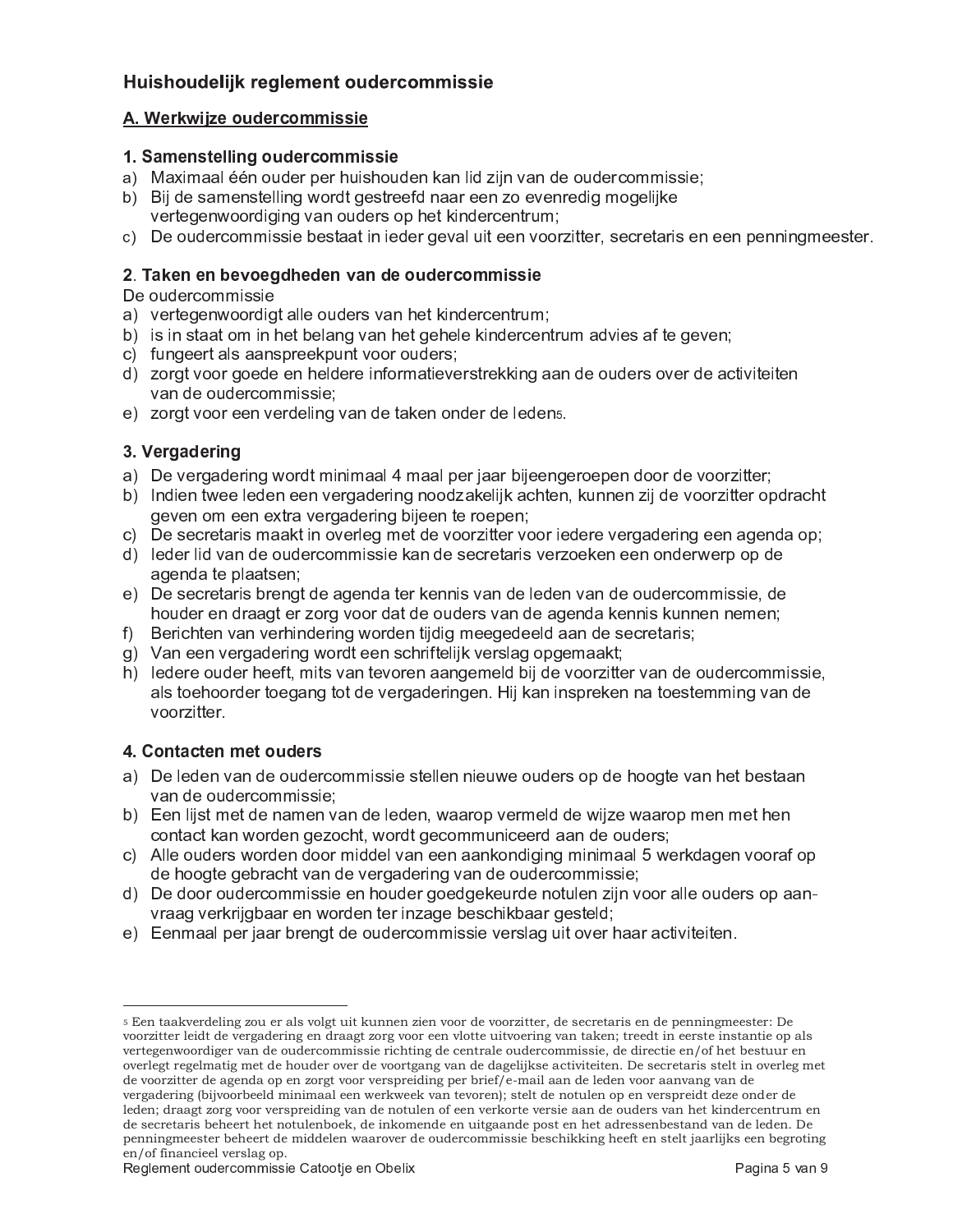### 5. Stemprocedures

- a) Besluitvorming door de oudercommissie vindt plaats bij meerderheid van stemmen (Wk art 1.59 lid 4):
- b) Stemmingen geschieden mondeling. De voorzitter kan bepalen dat schriftelijk wordt gestemd;
- c) Een blanco stem of onthouding wordt geacht niet te zijn uitgebracht;
- d) Bij het staken van de stemmen beslist de voorzitter.6
- e) Een lid van de oudercommissie kan een ander oudercommissielid schriftelijk machtigen voor hem of haar een stem uit te brengen. Een lid kan in een vergadering voor ten hoogste 2 leden als gemachtigde optreden;
- f) Over kwesties die het voortbestaan van de oudercommissie zelf of haar functioneren betreffen kan de vergadering alleen besluiten indien het op de agenda is opgevoerd. Het gaat hierbij met name om:
	- · ontslag van één van de leden. In deze situatie is de vergadering niet openbaar;
	- wijziging van het reglement van de oudercommissie;
	- wijziging van het huishoudelijk reglement;

#### 6. Wijziging van het huishoudelijk reglement

Tenminste eens per 3 jaar wordt het huishoudelijk reglement door de oudercommissie herzien en opnieuw vastgesteld.

Wognum 6 oktober 2016, Namens de oudercommissie, Mike Swart (voorzitter)

<sup>6</sup> Dit kan ook zijn: een ouderraadpleging, het is aan de oudercommissie hierin een keuze te maken.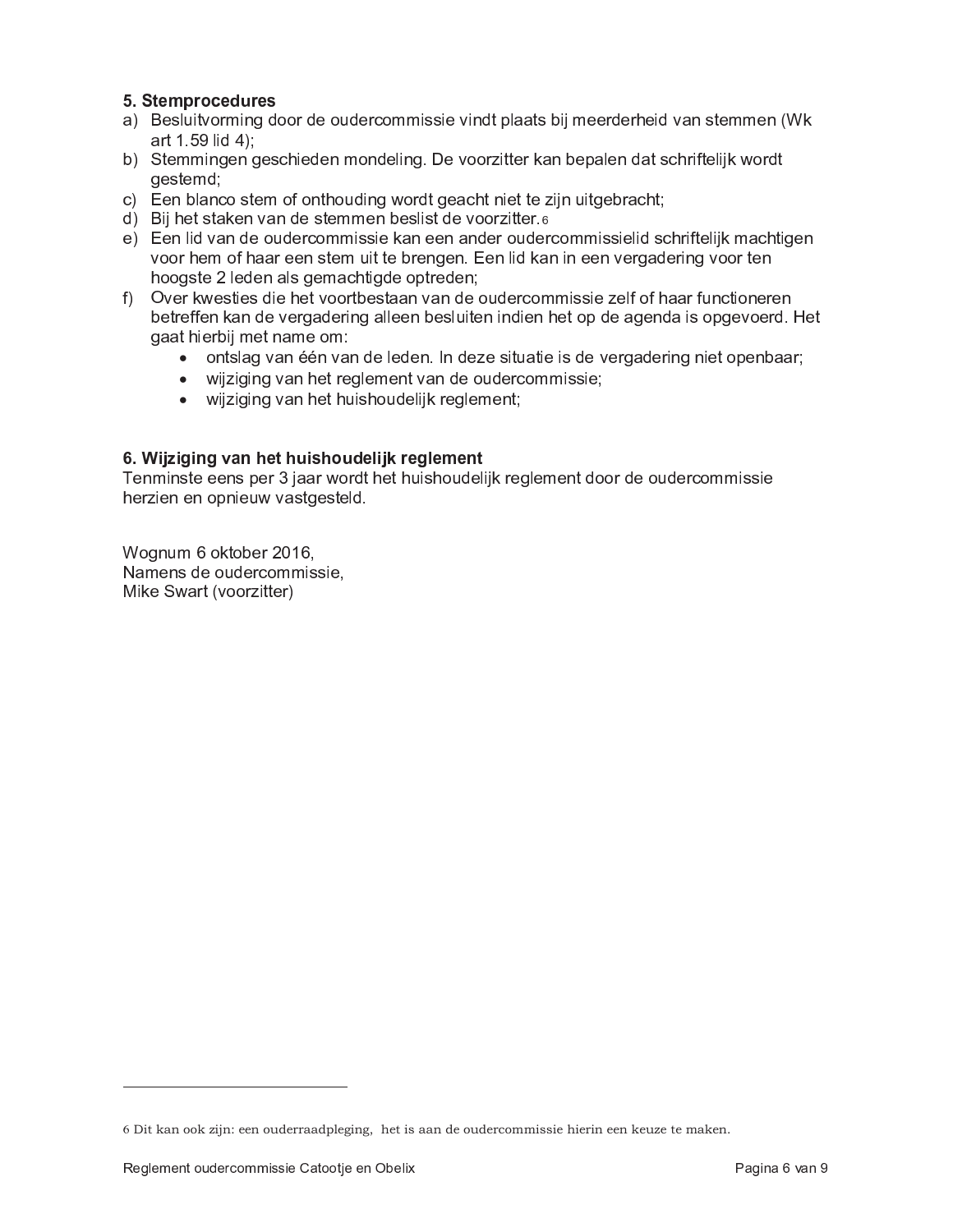# B. Afspraken tussen oudercommissie en kinderopvangorganisatie

## 1. Samenstelling van de oudercommissie

a) De houder en de oudercommissie kunnen een adviescomité instellen. Deze kan de oudercommissie waar nodig van advies voorzien en heeft geen stemrecht. Het adviescomité bestaat nooit uit meer personen dan het aantal leden dat de oudercommissie telt.

## 2. Communicatie tussen houder en oudercommissie

- a) De houder kan de praktische uitvoering van de uit de wet of dit reglement voortvloeiende zaken overdragen aan een of meerdere personen die in de onderneming van de houder werkzaam zijn;
- b) De houder die van de bevoegdheid in lid a gebruikmaakt, doet daarvan onder vermelding van de namen en contactgegevens van de gemandateerde persoon of personen – schriftelijk melding aan de oudercommissie.
- c) De houder en de oudercommissie maken in gezamenlijke afstemming jaarlijks een jaarplanning;
- d) Ten minste 2 vergaderingen vinden plaats in (gedeeltelijke) aanwezigheid van de houder of zoveel vaker als onderling overeengekomen is;
- e) Zowel de houder als de oudercommissie kan een verzoek indienen om een gezamenlijke vergadering te plannen. Dit gebeurt in overleg buiten de reguliere vergaderingen om;
- f) De oudercommissie kan op verzoek van de houder een inbreng op ouderavonden en themabijeenkomsten leveren.

## 3. Adviestraject

- a) De houder vraagt de oudercommissie schriftelijk om advies en geeft daarbij tijdig en desgevraagd schriftelijk alle informatie die de oudercommissie redelijkerwijs voor de vervulling van haar taak nodig heeft (Wk art 1.60). Pas vanaf het moment dat aan deze voorwaarde is voldaan gaat de adviestermijn in;
- b) De houder en de oudercommissie maken na jedere adviesaanvraag, voordat de adviestermijn ingaat, schriftelijk afspraken over welke informatie voldoende is voor de oudercommissie om een advies te kunnen geven7;
- c) De adviestermijn voor de oudercommissie bedraagt 4 weken, met dien verstande dat het advies kan worden meegenomen bij het te nemen besluit;
- d) Houder en minimaal twee leden van de oudercommissie, waaronder de voorzitter, kunnen in geval van dringende adviesaanvragen schriftelijk een kortere maximale adviestermijn afspreken;
- e) Houder en de oudercommissie kunnen voor bepaalde adviesaanvragen een langere adviestermijn schriftelijk afspreken;
- f) Tenminste één maal per jaar krijgt de oudercommissie schriftelijk de algemene gegevens over het beleid dat op het kindercentrum het afgelopen jaar gevoerd is en in het komende jaar gevoerd zal worden, inzake de in de Wk genoemde adviesrechten;
- g) De houder mag alleen afwijken van een advies van de oudercommissie indien hij schriftelijk en gemotiveerd kan aangeven dat het belang van de kinderopvang zich tegen het advies van de oudercommissie verzet (Wk art 1.60 lid 2);
- h) De houder geeft maximaal 4weken na het verkrijgen van het advies van de oudercommissie schriftelijk aan of het advies van de oudercommissie al dan niet gevolgd wordt:
- $\mathsf{i}$ ) Indien binnen de adviestermijn geen advies aan de houder wordt gegeven en de houder heeft wel aan al zijn verplichtingen voldaan, wordt de oudercommissie verondersteld positief te adviseren;
- i) De oudercommissie informeert de ouders over de uitkomst van het adviestraject.

<sup>7</sup> De houder en de oudercommissie bespreken zodra de houder een adviesaanvraag heeft gedaan welke informatie noodzakelijk is om tot een gedegen advies te kunnen komen. Hierna gaat de adviestermijn in. Reglement oudercommissie Catootje en Obelix Pagina 7 van 9